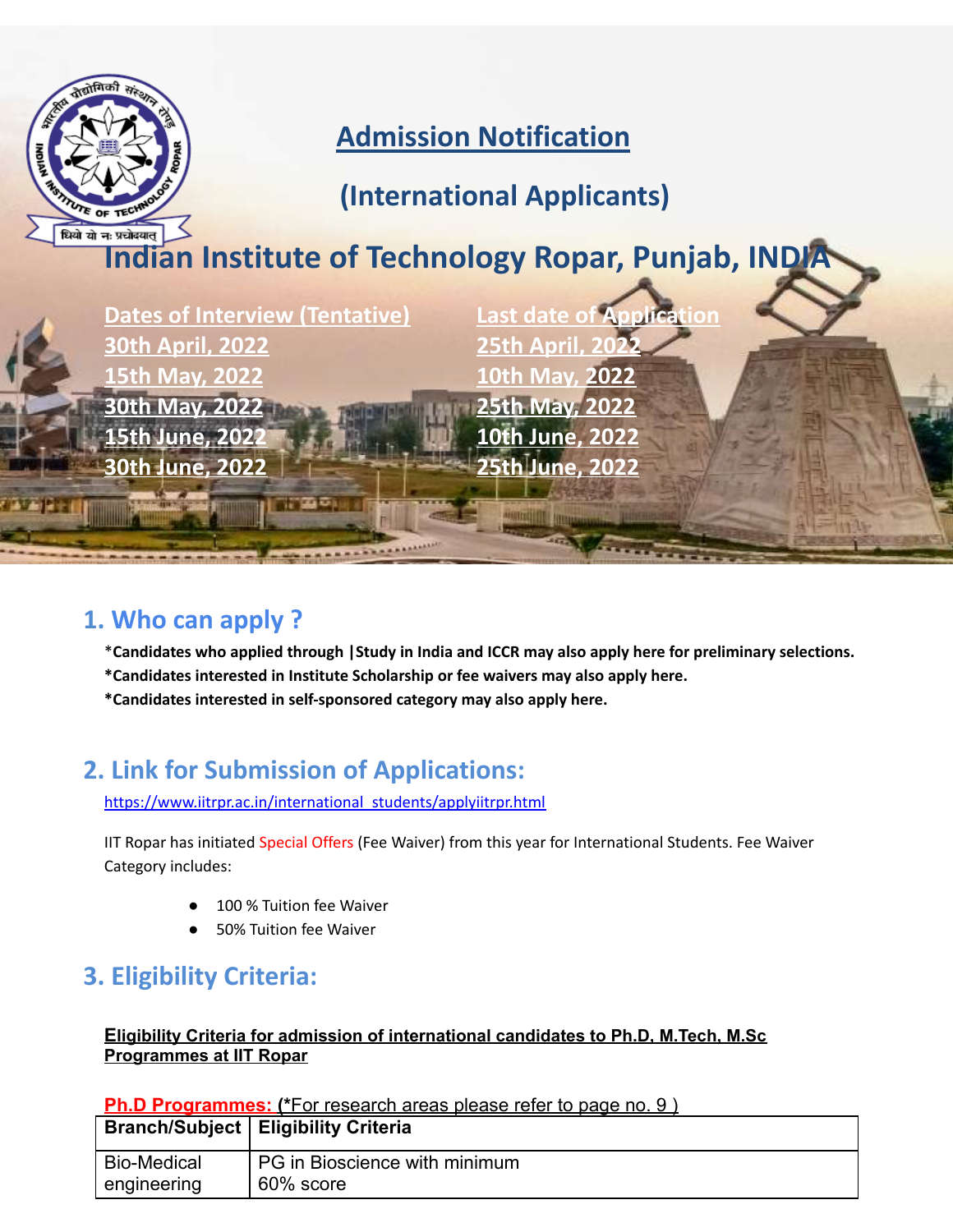| Civil<br>Engineering                                              | PG in Civil Engineering Subject with<br>minimum 60% score                                                                                                                                                                                                                                                                                   |
|-------------------------------------------------------------------|---------------------------------------------------------------------------------------------------------------------------------------------------------------------------------------------------------------------------------------------------------------------------------------------------------------------------------------------|
| Computer<br>Science<br>and<br>Engineering                         | PG in Comupter Science Engineering with minimum 60% score                                                                                                                                                                                                                                                                                   |
| Electrical<br>Engineering                                         | PG in Electrical with minimum 60% score Or PG in Electronics<br>with minimum 60% score Or PG in Electronics and Communication with<br>minimum 60% score Or PG in Electronics and Electrical with minimum<br>60% score Or PG in Computer Applications with minimum 60% score<br>Or PG in Comupter Science Engineering with minimum 60% score |
| Mechanical<br>Engineering                                         | PG in Mechanical with minimum 60% score                                                                                                                                                                                                                                                                                                     |
| Chemistry                                                         | PG in Chemistry with minimum 60% score Or PG in<br>Biochemistry with minimum 60% score Or PG in Pharmaceutics with<br>minimum 60% score                                                                                                                                                                                                     |
| Physics                                                           | PG in Physics with minimum 60% score                                                                                                                                                                                                                                                                                                        |
| Humanities and<br><b>Social Sciences</b>                          | PG in Any Humanities Subject with minimum 60% score                                                                                                                                                                                                                                                                                         |
| Metallurgical<br>and<br><b>Material</b><br>Science<br>Engineering | PG in Nano Science & Technology with minimum 60% score<br>Or PG in Material Science with minimum 60% score Or PG in<br>Mechanical with<br>minimum 60% score Or PG in Chemistry with minimum 60% score                                                                                                                                       |
| Chemical                                                          | Master's degree in Engineering/Technology or a Master's degree by<br>Research in Engineering/Technology. Candidates must have obtained<br>at least 60% marks (or 6.5 Grade Point out of 10)                                                                                                                                                 |
| <b>Mathematics</b>                                                | Degree in Mathematics/Statistics/Theoretical<br>Master's<br>Computer<br>Science or equivalent Master's Degree with First Class (60% marks or<br>6.5 grades point out of 10),                                                                                                                                                                |

## **M.Tech Programmes:**

| <b>Department</b>       | <b>Specialization</b>                        | <b>Eligibility</b>                                                                                                                                                               |  |  |
|-------------------------|----------------------------------------------|----------------------------------------------------------------------------------------------------------------------------------------------------------------------------------|--|--|
| Chemical<br>Engineering | Chemical<br>Engineering                      | <b>Eligibility Requirements:</b><br>Candidates with B Tech/B E/M Sc                                                                                                              |  |  |
| Civil<br>Engineering    | <b>Water Resources</b><br>and<br>Environment | <b>Eligibility Requirements:</b><br>Candidates with B<br>Tech/B.E<br>Civil,<br>$\mathsf{In}$<br>Environmental, Water resources, Agricultural<br>Engineering and related<br>areas |  |  |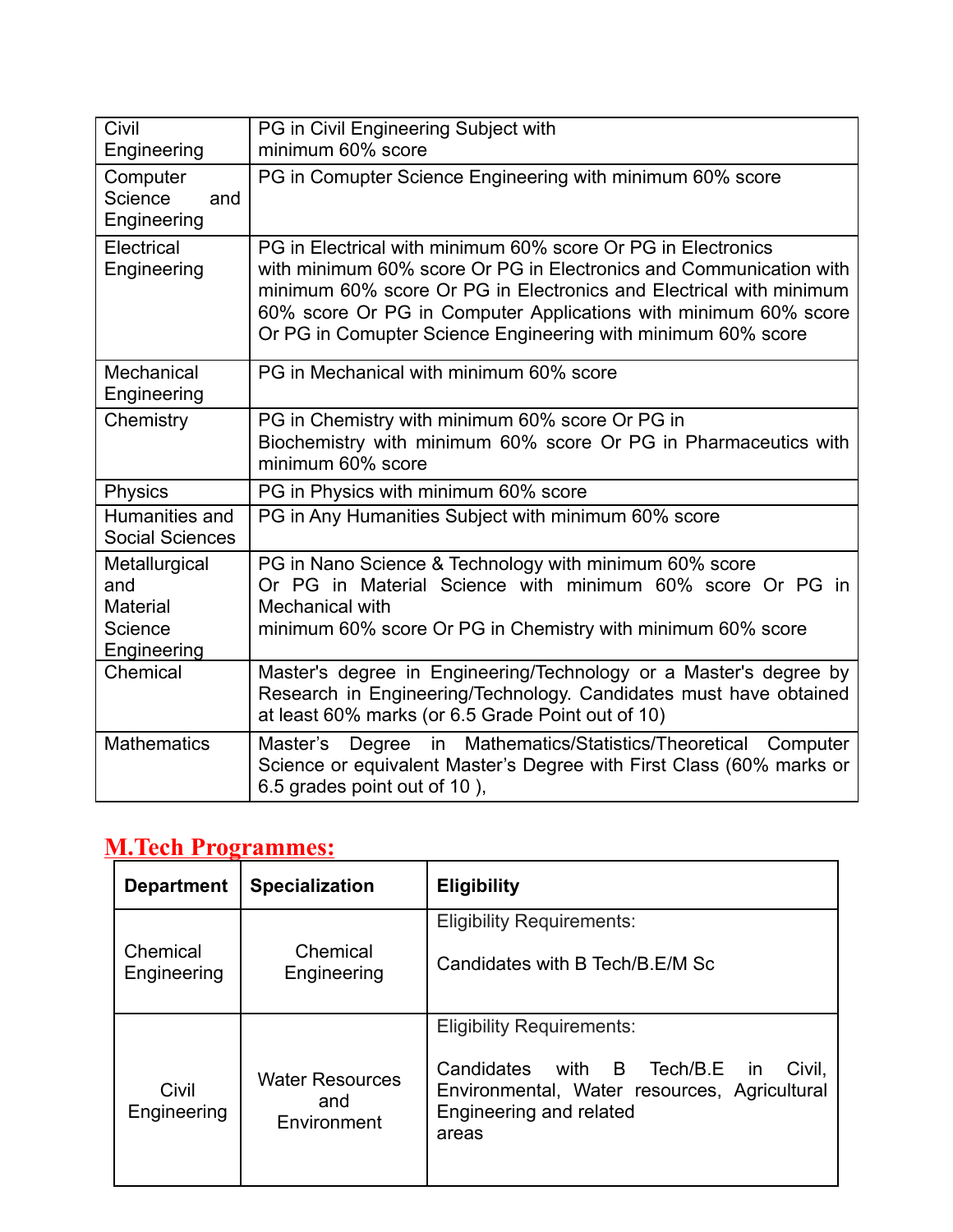| Computer<br>Science and<br>Engineering | <b>Computer Science</b><br>and<br>Engineering | <b>Eligibility Requirements:</b><br>Candidates with B. Tech / B. E/MCA or M. Sc in<br>the appropriate area in Computer Science and<br>information Technology(CS), Electronics and<br>communication Engineering (EC), and /or<br>Mathematics (MA) |  |  |  |
|----------------------------------------|-----------------------------------------------|--------------------------------------------------------------------------------------------------------------------------------------------------------------------------------------------------------------------------------------------------|--|--|--|
| Artificial<br>Intelligence             |                                               | <b>Eligibility Requirements:</b><br>Candidates with B. Tech / B. E/MCA in the<br>appropriate area in Computer Science and<br>Information Technology(CS),                                                                                         |  |  |  |
| Electrical<br>Engineering              | Communication and<br><b>Signal Processing</b> | <b>Eligibility Requirements:</b><br>Candidates with B. Tech./B.E or M. Sc. in the<br>appropriate area                                                                                                                                            |  |  |  |
|                                        | Microelectronics<br>and<br><b>VLSI Design</b> | <b>Eligibility Requirements:</b><br>Candidates with B.Tech /B.E or M.Sc. in<br>Electronics and Communication Engineering or<br>Computer Science Engineering or equivalent                                                                        |  |  |  |
|                                        | <b>Power Engineering</b>                      | <b>Eligibility Requirements:</b><br>Candidates with B. Tech./B.E or M. Sc. in the<br>appropriate area                                                                                                                                            |  |  |  |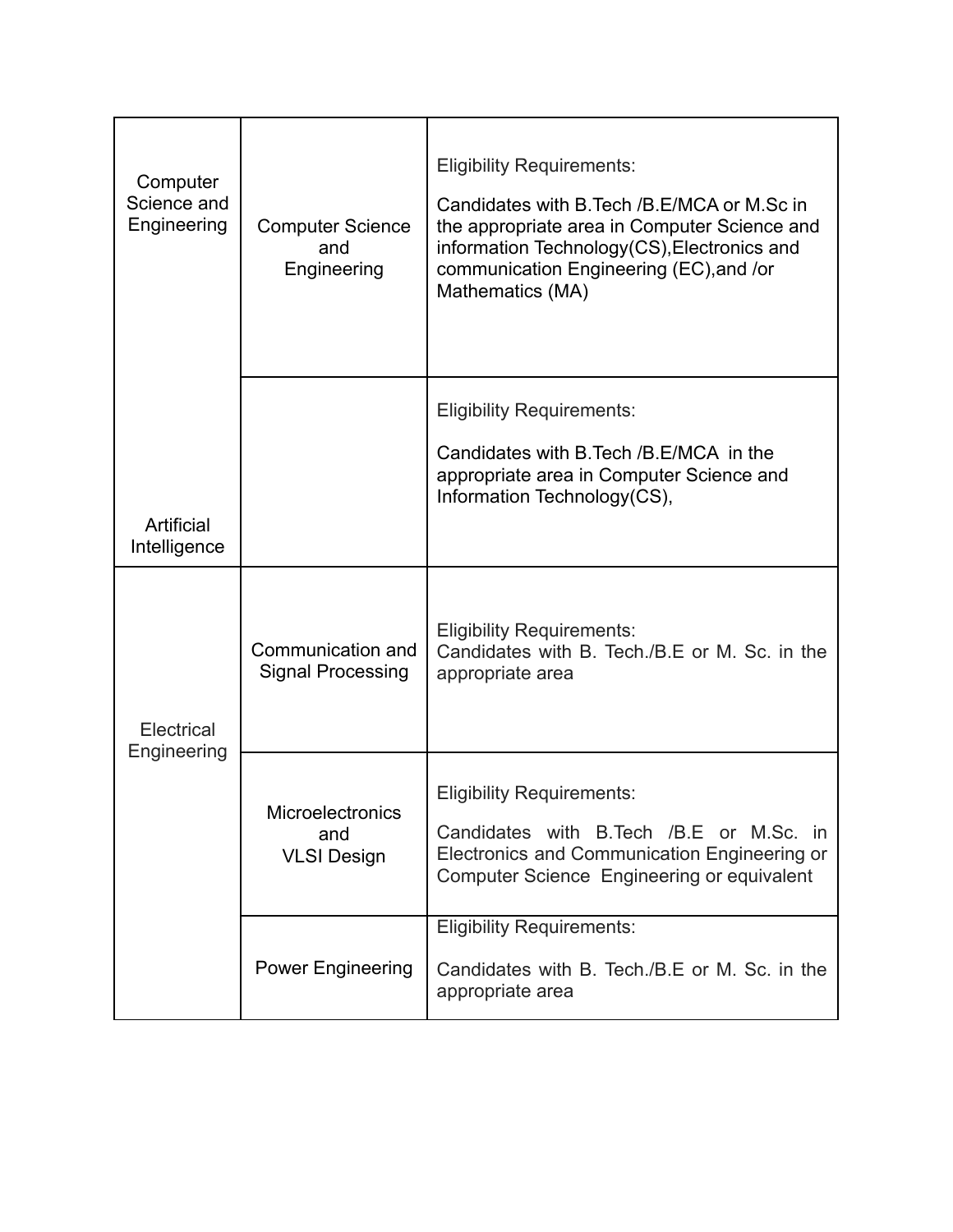| Mechanical<br>Engineering        | Manufacturing<br>Engineering (MF)<br>Mechanics and<br>Design (MD)<br><b>Thermal</b><br>Engineering (TE) | Candidates with B. Tech./B.E in Mechanical<br>Engineering or relevant area                                                                                                                                                                                                                                                                                                                                                                                                                                   |
|----------------------------------|---------------------------------------------------------------------------------------------------------|--------------------------------------------------------------------------------------------------------------------------------------------------------------------------------------------------------------------------------------------------------------------------------------------------------------------------------------------------------------------------------------------------------------------------------------------------------------------------------------------------------------|
| <b>Biomedical</b><br>Engineering | <b>Biomedical</b><br>Engineering                                                                        | A bachelor's degree in engineering (BE /<br>BTech), with a minimum of 60 percent marks<br>(6.5 grade points on a scale of 10)<br>Or<br>A master's degree in science (MSc / MS), or<br>equivalent, with a minimum of 60 percent<br>marks (6.5 grade points on a scale of 10<br>Or<br>A bachelor's degree in medicine/surgery<br>(MBBS), pharmaceutical sciences (BPharm),<br>veterinary science (BVSc), or dental surgery<br>(BDS), with a minimum of 60 percent marks<br>(6.5 grade points on a scale of 10) |

#### **M.Sc Programmes:**

| Chemistry          | : Bachelor degree with Chemistry as one of the subject and should<br>have passed<br>Mathematics at the Higher Secondary (10+2) level. |
|--------------------|---------------------------------------------------------------------------------------------------------------------------------------|
| <b>Mathematics</b> | Bachelor degree with Mathematics as a subject for at least two<br>years/four semesters                                                |
| <b>Physics</b>     | Bachelor degree with Physics for three years/Six Semesters and<br>Mathematics Statistics for at least two years/four semesters        |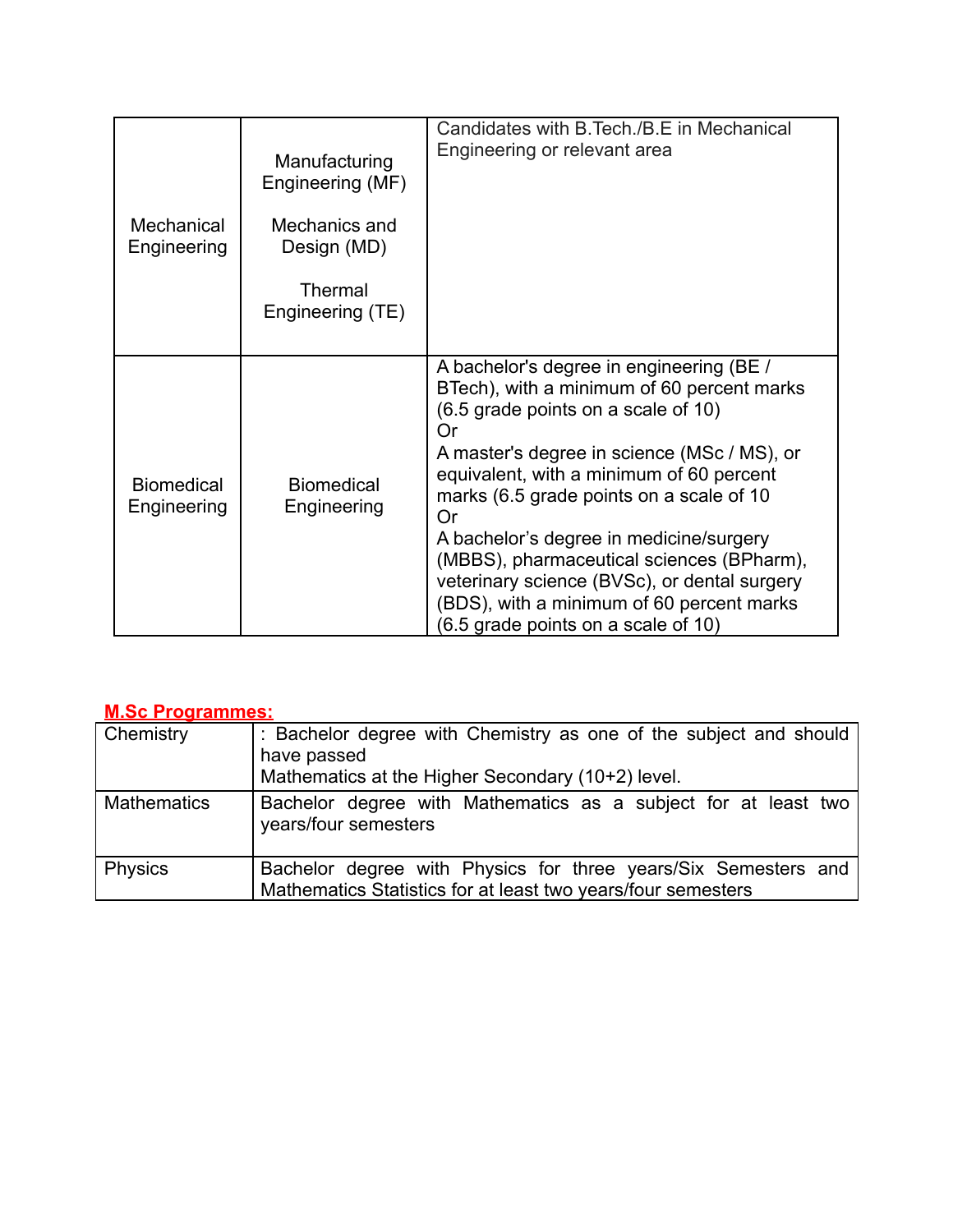#### **Department Area/topic in which international Ph.D admission is available Chemistry 1.** Biomaterials, Drug Delivery 2. Theoretical and computational chemistry 3. Sensors 4. Supramolecular Synthesis 5. Synthetic organic chemistry, 6. Synthetic Inorganic Chemistry and Organometallics Chemistry 7. Radical Chemistry, 8. Light Mediated Reactions, 9. Asymmetric Catalysis 10. Nanomaterials, Batteries and Fuel cells 11. Statistical mechanics (Theory and computation) 12. Peptide chemical biology and medicinal chemistry 13. Catalysis and Materials Synthesis 14. Magnetic Resonance: Theory and Experiments 15. Inorganic, organometallic chemistry 16. Organic electronic materials/Diradicals 17. Polymer chemistry, (Self-healing polymer, Polymer membrane for solid state battery) 18. Organic Synthesis 19. Electronic Structure Calculations, Reaction Dynamics, and Cloud computing 20. Nuclear Magnetic Resonance: Theory and Experiments 21. Theoretical and computational physical and biophysical chemistry 22. Electrochemistry, fuel cells, batteries, and energy storage 23. Carbon Capture and Utilization 24. Biomimetic chemistry **Computer Science Engineering** 1. Game Theory, Machine Learning 2. Software Engineering 3. Anomaly Detection, Multimedia Processing 4. Data Science 5. Artificial Intelligence, Reinforcement Learning 6. Computer Architecture and Hardware Security 7. Conductive adhesives, water treatment, Polymers 8. Distributed computing and edge computing. 9. Wireless Body Area Networks, VANETs, WSN 10. Internet of things, Blockchain, Software Defined Networking 11. Applied Deep Learning 12. Image Processing & Computer Vision

### **4. Areas for Ph.D admissions in various departments**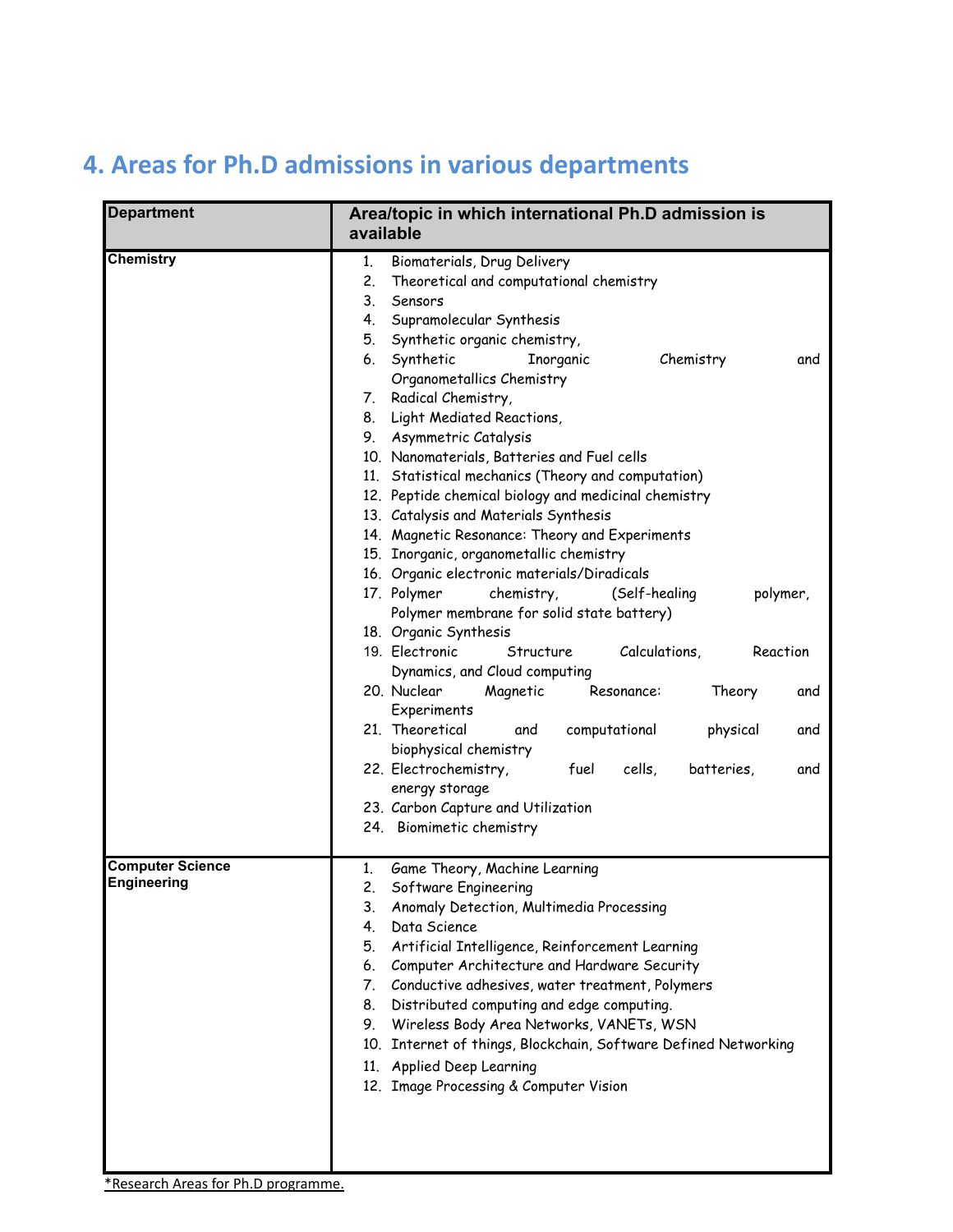| Physics                       | 1. | Solar cells                                            |            |                 |        |  |
|-------------------------------|----|--------------------------------------------------------|------------|-----------------|--------|--|
|                               | 2. | Gravity and Cosmology                                  |            |                 |        |  |
|                               | 3. | Quantum field theory                                   |            |                 |        |  |
|                               |    | 4. Quantum Information and Technology                  |            |                 |        |  |
|                               |    | 5. Laser Material Processing                           |            |                 |        |  |
|                               |    | 6. Nano-and Quantum-photonics                          |            |                 |        |  |
|                               |    | Optical<br>7. Lasers,<br><b>Topological Photonics</b>  | Computing, | Structured      | Light, |  |
|                               |    | 8. Laser Spectroscopy                                  |            |                 |        |  |
|                               | 9. | BioPhysics                                             |            |                 |        |  |
|                               |    | 10. String<br>Theory,                                  | Conformal  | Field<br>Theory | and    |  |
|                               |    | Holography (AdS/CFT)                                   |            |                 |        |  |
|                               |    | 11. Self assembly in colloidal media                   |            |                 |        |  |
|                               |    | 12. Ion-matter interactions                            |            |                 |        |  |
|                               |    | 13. Nanostructuring for light applications             |            |                 |        |  |
|                               |    |                                                        |            |                 |        |  |
|                               |    |                                                        |            |                 |        |  |
| <b>Mechanical Engineering</b> |    |                                                        |            |                 |        |  |
|                               | 1. | Surface Engineering, Additive Manufacturing            |            |                 |        |  |
|                               |    | 2. Manufacturing Technology                            |            |                 |        |  |
|                               | 3. | Non-conventional Machining                             |            |                 |        |  |
|                               |    | 4. Fluid mechanics, heat transfer                      |            |                 |        |  |
|                               | 5. | Minimally Invasive Thermal Therapies, Bioheat Transfer |            |                 |        |  |
|                               | 6. | Laser Material Processing                              |            |                 |        |  |
|                               | 7. | Hydrogen Energy and Technologies, Multiscale Mechanics |            |                 |        |  |
|                               |    | 8. Micromanufacturing                                  |            |                 |        |  |
|                               | 9. | Reconfigurable robotics                                |            |                 |        |  |
|                               |    |                                                        |            |                 |        |  |
|                               |    |                                                        |            |                 |        |  |
|                               |    |                                                        |            |                 |        |  |

| 10. Solar Energy Storage, Building Cooling Techniques                                                         |         |      |              |           |
|---------------------------------------------------------------------------------------------------------------|---------|------|--------------|-----------|
| 11. Gas turbine combustion, flow dynamics, flame dynamics,                                                    |         |      |              |           |
| thermoacoustics, atomization                                                                                  |         |      |              |           |
| 12. Sustainability,<br>research                                                                               | Product |      | Development, | Design    |
| 13. Biomechanics, Computational Mechanics                                                                     |         |      |              |           |
| 14. multifunctional and<br>materials'                                                                         |         | bio. | inspired     | composite |
| 15. Harmonic Mappings in the plane                                                                            |         |      |              |           |
| 16. Peptide chemical biology and therapeutics.                                                                |         |      |              |           |
| 17. Variational principle, Micro and nano air vehicle, drone technology,<br>composite structures.             |         |      |              |           |
| 18. Internal combustion Engines, Air pollution, Low temperature<br>combustion engines, Automotive Engineering |         |      |              |           |
|                                                                                                               |         |      |              |           |
|                                                                                                               |         |      |              |           |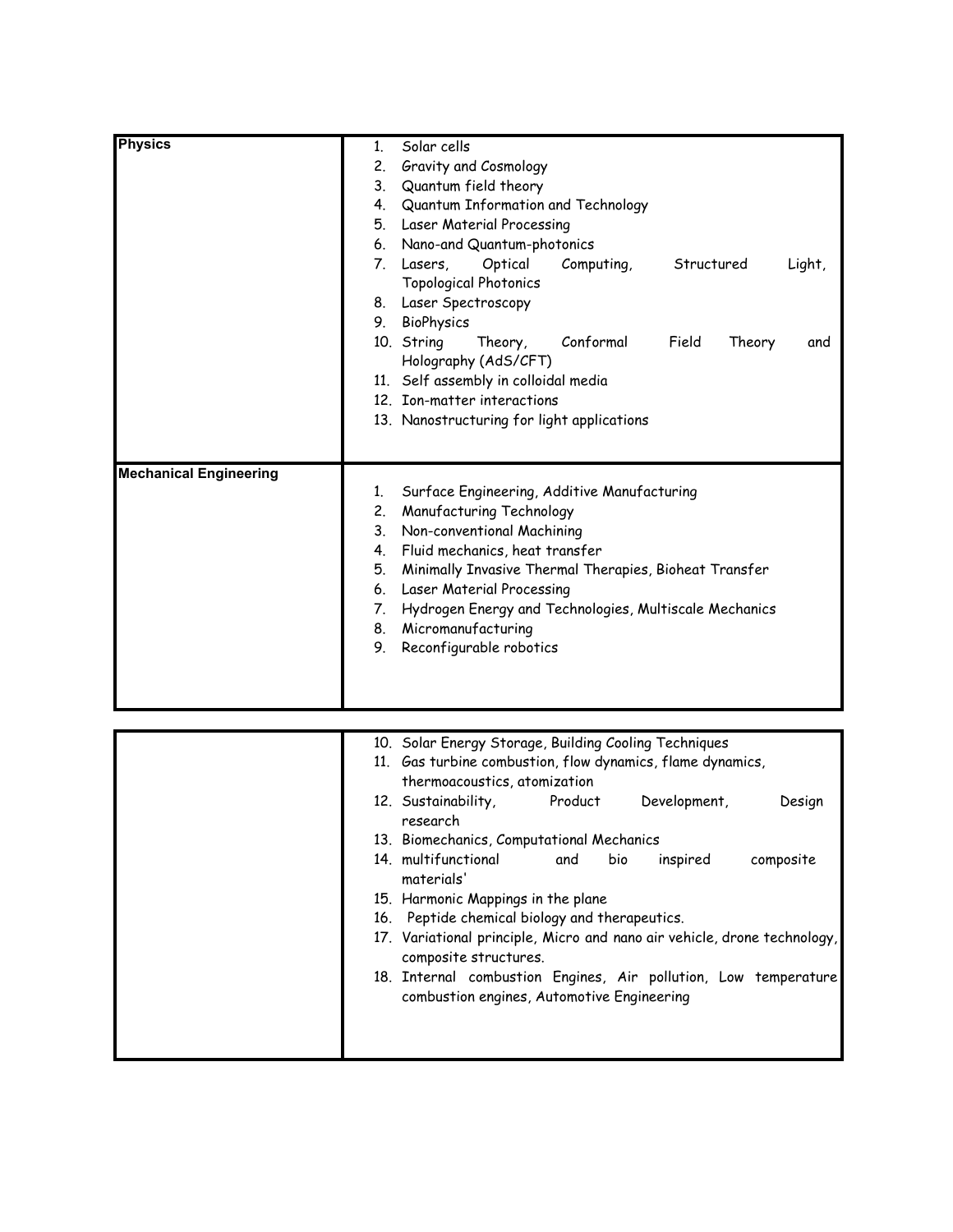| <b>Electrical</b><br><b>Engineering</b> | Power Electronics and Drives<br>$1_{-}$<br>2.<br>Spintronics, Neuromorphic computing<br>3.<br>Dielectrics and High Voltage Engineering<br>VLSI analog IC design<br>4.<br>UAV, Wireless Communications<br>5.<br>Image processing, Embedded systems, AI<br>6.           |  |  |  |
|-----------------------------------------|-----------------------------------------------------------------------------------------------------------------------------------------------------------------------------------------------------------------------------------------------------------------------|--|--|--|
|                                         | <b>Intelligent Transportation Systems</b><br>7.<br>Sustainability, Product Development<br>8.<br>Internet of Things<br>9.                                                                                                                                              |  |  |  |
|                                         | 10. Semiconductor<br>Reliability,<br><b>Device</b><br>Devices,<br>Ferroelectric Memory Devices<br>11. Electric Vehicles<br>12. Renewable energy integration<br>13. Smart Grids and Power Systems<br>14. Gas and biological sensors<br>15. Wireless power transmission |  |  |  |
| <b>Mathematics</b>                      | <b>Mathematical Modeling</b><br>1 <sub>1</sub><br>Fluid Dynamics, Scientific Computing<br>2.<br>3.<br>Homogenization and Optimal Control of Partial Differential<br>Equations<br>Number Theory and Automorphic forms<br>4.                                            |  |  |  |

|                                       | Numerical Modeling on Water Wave Phenomena<br>5.<br>Algorithmic Graph Theory<br>6.<br>Functional Analysis and Operator Theory<br>7.<br>Knot Theory<br>8.<br>9.<br>Data Science                                                                                                                                                                                                                                                                                                                 |
|---------------------------------------|------------------------------------------------------------------------------------------------------------------------------------------------------------------------------------------------------------------------------------------------------------------------------------------------------------------------------------------------------------------------------------------------------------------------------------------------------------------------------------------------|
| <b>Chemical</b><br><b>Engineering</b> | Soft Matter Engineering and Microfluidics<br>1.<br>Process and Energy Systems Engineering<br>2.<br>Rheology, Complex fluids<br>3.<br>Soft Matter Engineering and Microfluidics<br>4.<br>Conductive adhesives, water treatment, Polymers<br>5.<br>Catalysis<br>and Sustainable<br>Production<br>Energy<br>6.<br>Processes.<br>7. "Colloids & Interfacial Engineering<br>Computational Catalysis<br>8.<br>Molecular modeling<br>9.<br>10. Materials and process design for energy storage system |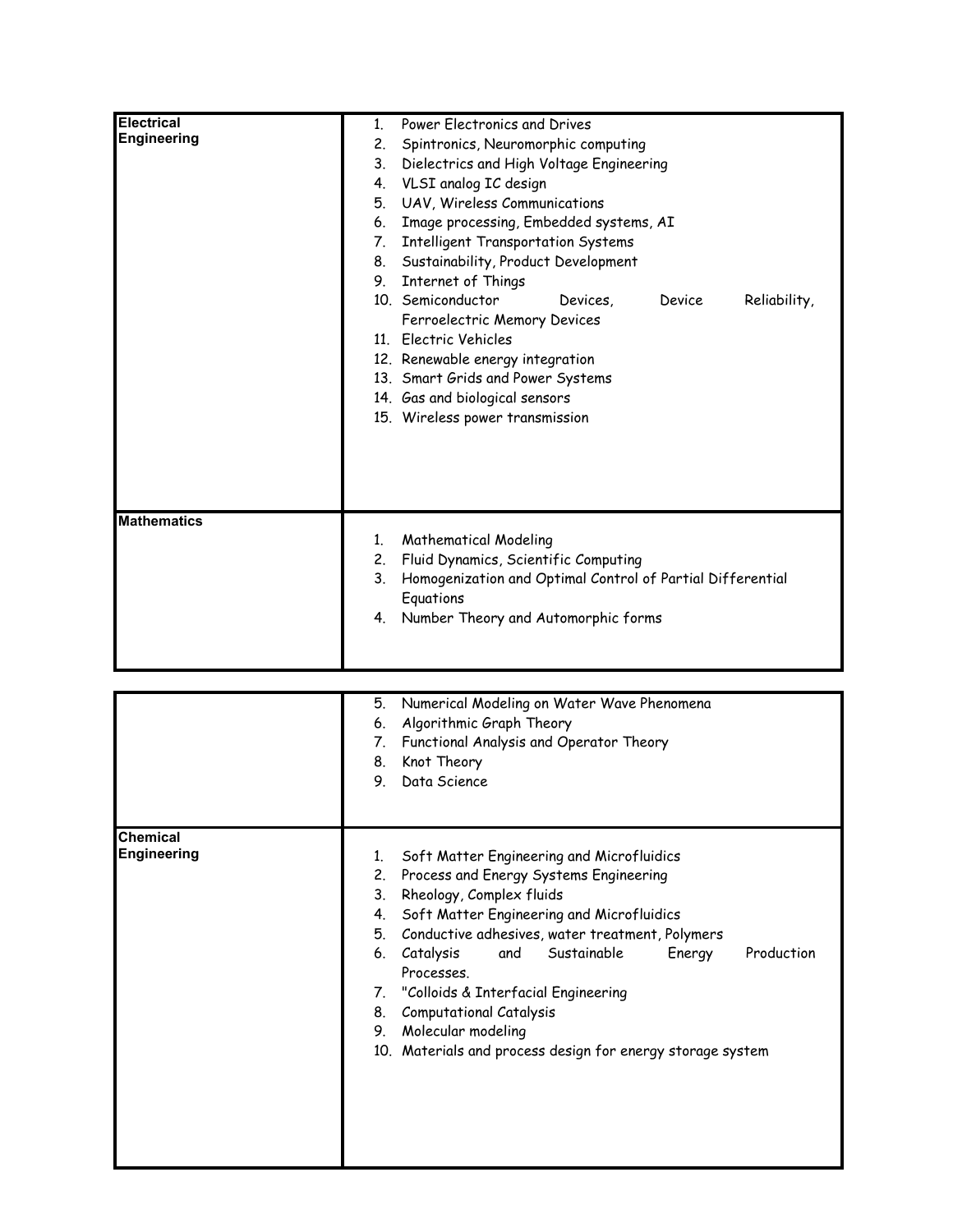| <b>HSS</b>                    |             |                                              |          |                                                            |         |
|-------------------------------|-------------|----------------------------------------------|----------|------------------------------------------------------------|---------|
|                               | $1_{\cdot}$ | Consumer                                     | Behavior | (Decision                                                  | Making, |
|                               |             | Co-creation, Love, Spirituality & Wellbeing) |          |                                                            |         |
|                               | 2.          | Linguistics, Phonology                       |          |                                                            |         |
|                               | 3.          | <b>Emotion Regulation</b>                    |          |                                                            |         |
|                               | 4.          | Cognitions & Emotions                        |          |                                                            |         |
|                               | 5.          | Macroeconomics                               |          |                                                            |         |
|                               | 6.          | <b>International Finance</b>                 |          |                                                            |         |
|                               | 7.          | Growth and Development                       |          |                                                            |         |
|                               | 8.          | Banking                                      |          |                                                            |         |
|                               | 9.          | Corporate Finance                            |          |                                                            |         |
|                               |             | 10. Climate Economics                        |          |                                                            |         |
|                               |             | 11. Health Economics                         |          |                                                            |         |
|                               |             |                                              |          |                                                            |         |
|                               |             |                                              |          |                                                            |         |
|                               |             |                                              |          |                                                            |         |
|                               |             |                                              |          |                                                            |         |
|                               |             |                                              |          |                                                            |         |
| <b>Civil</b>                  |             |                                              |          |                                                            |         |
| <b>Engineering Department</b> | 1.          |                                              |          | Groundwater, Hydrogeology, Water Resources, Climate Change |         |
|                               | 2.          | Earthquake, Structures                       |          |                                                            |         |
|                               | 3.          | Remote Sensing                               |          |                                                            |         |
|                               | 4.          | <b>Environmental Engineering</b>             |          |                                                            |         |
|                               | 5.          | Use of Waste in Structures                   |          |                                                            |         |
|                               |             |                                              |          |                                                            |         |

|                                                         | Landslides<br>6.                                                                                                                                                                                                                                                                                                                                                                                                |
|---------------------------------------------------------|-----------------------------------------------------------------------------------------------------------------------------------------------------------------------------------------------------------------------------------------------------------------------------------------------------------------------------------------------------------------------------------------------------------------|
|                                                         | Ground Improvement Techniques<br>7.                                                                                                                                                                                                                                                                                                                                                                             |
| <b>Metallurgical and Materials</b><br><b>Engineeing</b> | Device Design and Characterization<br>1.<br>Functional Materials: Energy, Optical, Magnetic, Bio<br>2.<br>3.<br>Mathematical<br>Physical<br>and<br>modeling<br>оf<br>steelmaking process<br>Biomaterials and Tissue Engineering<br>4.<br>Plasmonics and metamaterials<br>5.<br>Fracture mechanics<br>6.<br>7. Creep deformation and creep crack growth<br>DFT and Machine learning of material properties<br>8. |
| <b>Biomedical Engineering</b>                           | Biophotonics, Raman spectroscopy<br>1.<br>Molecular Disease Biology<br>2.<br>Cancer diagnostics and therapeutics<br>3.<br>Biomechanics area<br>4.<br>Immunology and cancer<br>5.<br>Minimally<br>Thermal<br>Therapies,<br>6.<br>Invasive<br>Heat<br>Transfer<br>Biomaterials, Tissue Engineering, Organ on chip<br>7.                                                                                           |